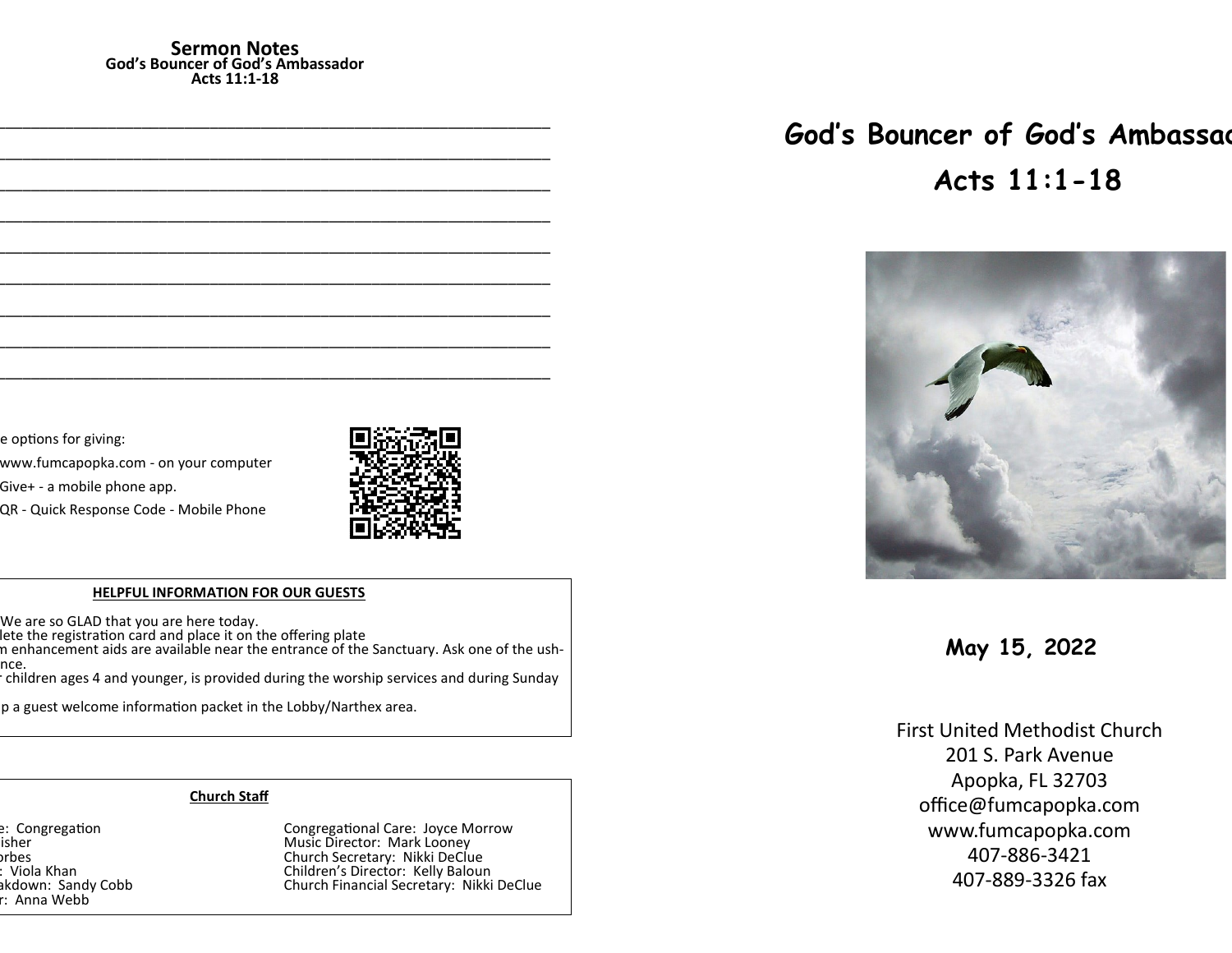May 15, 2022

 Joan Forbes, Organ to God; During the service, let God speak with you; After the service, speak to one another)

be with you. with you.

And Announcements **And Announcements Pastor John** ion card and place it in the offering plate at the time of offering)

t us listen this day not only to God, but to each other, in the words that are spoken d the expressions that speak even more loudly.

**t us come to know God through the precious gift of our sisters and brothers. All: Then we shall come to know God.** 

| "All Hail the Power of Jesus' Name"               | No. 154                            |
|---------------------------------------------------|------------------------------------|
| The Apostles' Creed - Ecumencial Version          | No. 882                            |
| "Glory Be To The Father"                          | Instrumental                       |
| "Day by Day"                                      | Barb Peters & Mark Hudson<br>Choir |
| er and The Lord's Prayer:                         | Pastor John                        |
| "Spirit of the Living God"                        | No. 393                            |
| Acts 11:1-18<br>God's Bouncer of God's Ambassador | N.T. 130<br><b>Pastor John</b>     |
| "Lead On, O King Eternal"                         | No. 580                            |
| ssing:                                            | Pastor John                        |
|                                                   | Joan Forbes                        |
| *Indicates people to stand as they are able       |                                    |



## **The Flowers on the Altar:**

are to the Glory of God and a show of love from Mike & Patsy Murphy as they grieve the loss of their daughter Beth, from the Jubilee Circle



### **Remember those celebrating special occasions:**

#### **Birthdays**

 Tammy Eagle, Scott Scully, Vicki Renner, Emil Somersall, Terri Himes, Mary Lou Levine, Vastie Stevens

#### **Anniversaries**

Robert & Kathy Reddell

# **UMM News:**

The Methodist Men would like to invite you to a lunch on Sunday, June 12th. Lur 11:00 a.m. service. The menu will be, Smoked Chicken Leg Quarters, Potato Sala the Cob (if not available it will be substituted with whole corn), Cole Slaw, Desse sweet Tea and water. The cost is \$10.00 per plate. If you are interested in joining please fill out the insert in the bulletin and place it in the collection box. Please c some good food and great fellowship. Thank you, UMM

## Pray for our youth that they know Christ.

**STAY AND PRAY -** for our Church, children, youth and those who are ill, each Sur and 11:00 services, bring your concerns and lets pray about them. Meet you in f **Prayer Concerns may** be placed on the back of the Registration Cards. There is the Prayer and Prayer and Prayer Prayer and Prayer Brayer Brayer Prayer Brayer Brayer Brayer Brayer Brayer Brayer Brayer Brayer Brayer Brayer the Prayer Group, for Pastor only and for the Bulletin Prayer List.

## **Bulletin Prayer Requests:**

Jeni Adair, Gaby Alonso, Andrew Alsup, Linda Bailey, Eleanor Bartels and family, Anita Brading, Pam Bragg, Dru Brown, Brenda Burns, Yvonne Coleman, Sonny Co Bryan Curtis, Shaquille Dexter, Nathan Douglas, Mary Edgar, Christy Faircloth, De Tyrone Flowers, Judy Foreman, Gudrun Fortner, Amy Frazier, Dick Funk, Henry G Eleanor Grobaski, Jonathan Hoots, Wayne Hoover, Maria Hose, Alan Hussain, Ka Justin Idle, Isa John-Finn, Judy Kaufman, David Kaufman, Michael Kinney,Toby Ko Eileen Langley, Melia Evans-Lebeda, Ray Lebeda, Patricia Letcher, Cheryl Levine, Carmen Massop, Dolores McCall, Porter McEver, James Morse, Scott Nelson, Sel Robert Odom, Justyn Persaud, Dick Potter, Roxanne Powers, Edith Prewitt, Bart I Joan Rice, Florence Richer, Petra Roach, Roberta Rose, Ajari Saint Cyr, Bob Sapor Michelle Sapone, Jen Saulf, Wayne Schlicter, Caroline Smith, Melanie Smith, Reb Cyril Stevens, June Stiney, Nick & Britni Strates, Joe Sumlin, Frances Summers, Eq Allison Thomas, Jane Vaughn, Betty Wagner, Doug Wahl, Hal Walker, Mike West Kenlyn Williams, Brently Woods, David Young

Please contact the Church office if a name needs to be added or removed from